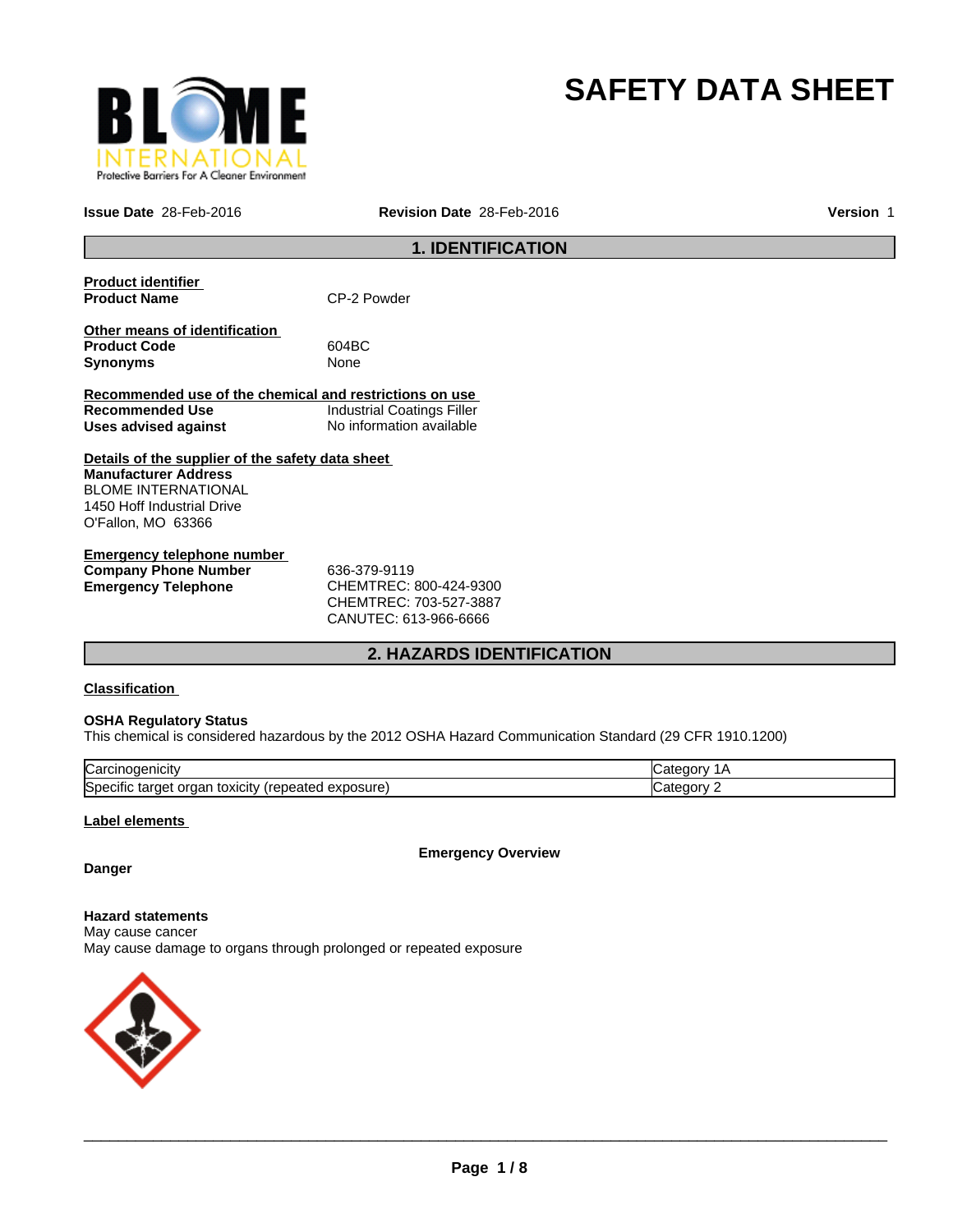**Appearance** powder **Physical state** Solid **Odor** None

 $\overline{\phantom{a}}$  ,  $\overline{\phantom{a}}$  ,  $\overline{\phantom{a}}$  ,  $\overline{\phantom{a}}$  ,  $\overline{\phantom{a}}$  ,  $\overline{\phantom{a}}$  ,  $\overline{\phantom{a}}$  ,  $\overline{\phantom{a}}$  ,  $\overline{\phantom{a}}$  ,  $\overline{\phantom{a}}$  ,  $\overline{\phantom{a}}$  ,  $\overline{\phantom{a}}$  ,  $\overline{\phantom{a}}$  ,  $\overline{\phantom{a}}$  ,  $\overline{\phantom{a}}$  ,  $\overline{\phantom{a}}$ 

**Precautionary Statements - Prevention**

Obtain special instructions before use Do not handle until all safety precautions have been read and understood Use personal protective equipment as required Do not breathe dust/fume/gas/mist/vapors/spray

#### **Precautionary Statements - Response**

IF exposed or concerned: Get medical advice/attention

#### **Precautionary Statements - Storage** Store locked up

**Precautionary Statements - Disposal** Dispose of contents/container to an approved waste disposal plant

#### **Hazards not otherwise classified (HNOC)**  Not applicable

# **Other Information**

May be harmful if swallowed.

#### **Unknown acute toxicity**

0% of the mixture consists of ingredient(s) of unknown toxicity

# **3. COMPOSITION/INFORMATION ON INGREDIENTS**

#### **Substance**

Not applicable

# **Mixture**

| $60 - 100$<br>14808-60-7<br>Juartz *<br>1302-78-9<br>Bentonite *<br>$5 - 10$ | <b>Chemical Name</b>                  | <b>CAS No</b> | Weight-% |
|------------------------------------------------------------------------------|---------------------------------------|---------------|----------|
|                                                                              |                                       |               |          |
|                                                                              |                                       |               |          |
|                                                                              | Silicate(2-), hexafluoro-, disodium * | 16893-85-9    |          |

The exact percentage (concentration) of composition has been withheld as a trade secret.

# **4. FIRST AID MEASURES**

#### **Description of first aid measures**

| <b>General advice</b>              | If symptoms persist, call a physician. Do not breathe dust/fume/gas/mist/vapors/spray. Do<br>not get in eyes, on skin, or on clothing.                                                                                  |
|------------------------------------|-------------------------------------------------------------------------------------------------------------------------------------------------------------------------------------------------------------------------|
| Eye contact                        | Immediately flush with plenty of water. After initial flushing, remove any contact lenses and<br>continue flushing for at least 15 minutes. Keep eye wide open while rinsing. If symptoms<br>persist, call a physician. |
| <b>Skin contact</b>                | Consult a physician if necessary. Wash off immediately with soap and plenty of water while<br>removing all contaminated clothes and shoes.                                                                              |
| <b>Inhalation</b>                  | Remove to fresh air. Call a physician. If breathing is irregular or stopped, administer<br>artificial respiration. Avoid direct contact with skin. Use barrier to give mouth-to-mouth<br>resuscitation.                 |
| Ingestion                          | Rinse mouth. Drink plenty of water. If symptoms persist, call a physician. Do NOT induce<br>vomiting.                                                                                                                   |
| Self-protection of the first aider | Use personal protective equipment as required.                                                                                                                                                                          |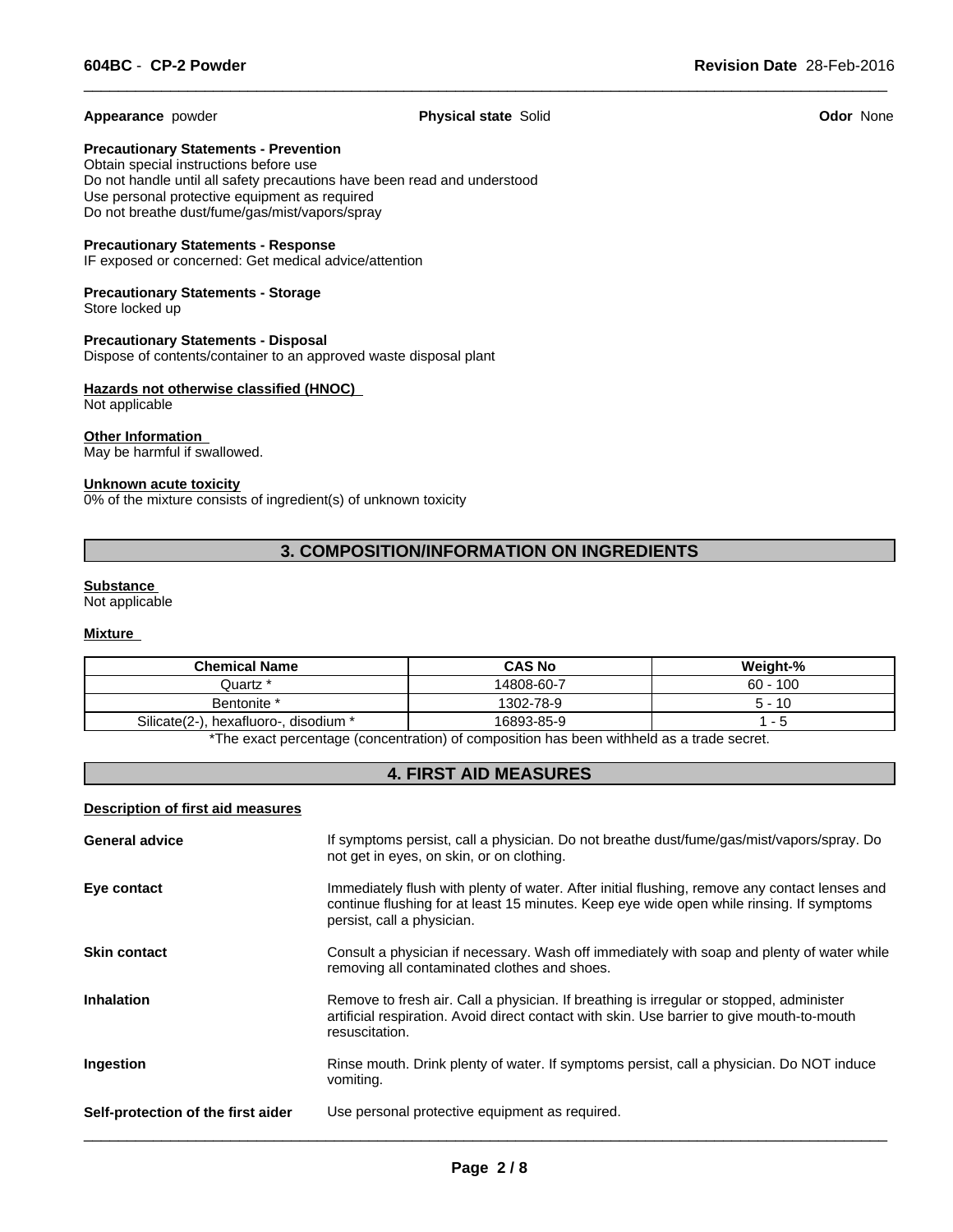#### **Most important symptoms and effects, both acute and delayed**

**Symptoms** May cause redness and tearing of the eyes. Coughing and/ or wheezing.

 $\overline{\phantom{a}}$  ,  $\overline{\phantom{a}}$  ,  $\overline{\phantom{a}}$  ,  $\overline{\phantom{a}}$  ,  $\overline{\phantom{a}}$  ,  $\overline{\phantom{a}}$  ,  $\overline{\phantom{a}}$  ,  $\overline{\phantom{a}}$  ,  $\overline{\phantom{a}}$  ,  $\overline{\phantom{a}}$  ,  $\overline{\phantom{a}}$  ,  $\overline{\phantom{a}}$  ,  $\overline{\phantom{a}}$  ,  $\overline{\phantom{a}}$  ,  $\overline{\phantom{a}}$  ,  $\overline{\phantom{a}}$ 

#### **Indication of any immediate medical attention and special treatment needed**

**Note to physicians** Treat symptomatically.

## **5. FIRE-FIGHTING MEASURES**

#### **Suitable extinguishing media**

Use extinguishing measures that are appropriate to local circumstances and the surrounding environment.

**Unsuitable extinguishing media** No information available.

#### **Specific hazards arising from the chemical**

No information available.

#### **Explosion data Sensitivity to Mechanical Impact** None. **Sensitivity to Static Discharge** None.

#### **Protective equipment and precautions for firefighters**

As in any fire, wear self-contained breathing apparatus pressure-demand, MSHA/NIOSH (approved or equivalent) and full protective gear.

### **6. ACCIDENTAL RELEASE MEASURES**

#### **Personal precautions, protective equipment and emergency procedures**

| <b>Personal precautions</b>                          | Use personal protective equipment as required. Avoid creating dust.                                                               |
|------------------------------------------------------|-----------------------------------------------------------------------------------------------------------------------------------|
| <b>Environmental precautions</b>                     |                                                                                                                                   |
| <b>Environmental precautions</b>                     | No information available.                                                                                                         |
| Methods and material for containment and cleaning up |                                                                                                                                   |
| <b>Methods for containment</b>                       | Prevent further leakage or spillage if safe to do so.                                                                             |
| Methods for cleaning up                              | Use personal protective equipment as required. Sweep up and shovel into suitable<br>containers for disposal. Avoid creating dust. |
|                                                      | <b>7. HANDLING AND STORAGE</b>                                                                                                    |

| <b>Precautions for safe handling</b>                         |                                                                                                                                                                                                                                              |  |
|--------------------------------------------------------------|----------------------------------------------------------------------------------------------------------------------------------------------------------------------------------------------------------------------------------------------|--|
| Advice on safe handling                                      | Avoid contact with skin, eyes or clothing. Use personal protective equipment as required.<br>Wash contaminated clothing before reuse. Do not breathe dust/fume/gas/mist/vapors/spray.<br>Do not eat, drink or smoke when using this product. |  |
| Conditions for safe storage, including any incompatibilities |                                                                                                                                                                                                                                              |  |
| <b>Storage Conditions</b>                                    | Keep container tightly closed in a dry and well-ventilated place. Keep out of the reach of<br>children.                                                                                                                                      |  |
| Incompatible materials                                       | Hydrogen fluoride. Strong bases.                                                                                                                                                                                                             |  |

# **8. EXPOSURE CONTROLS/PERSONAL PROTECTION**

#### **Control parameters**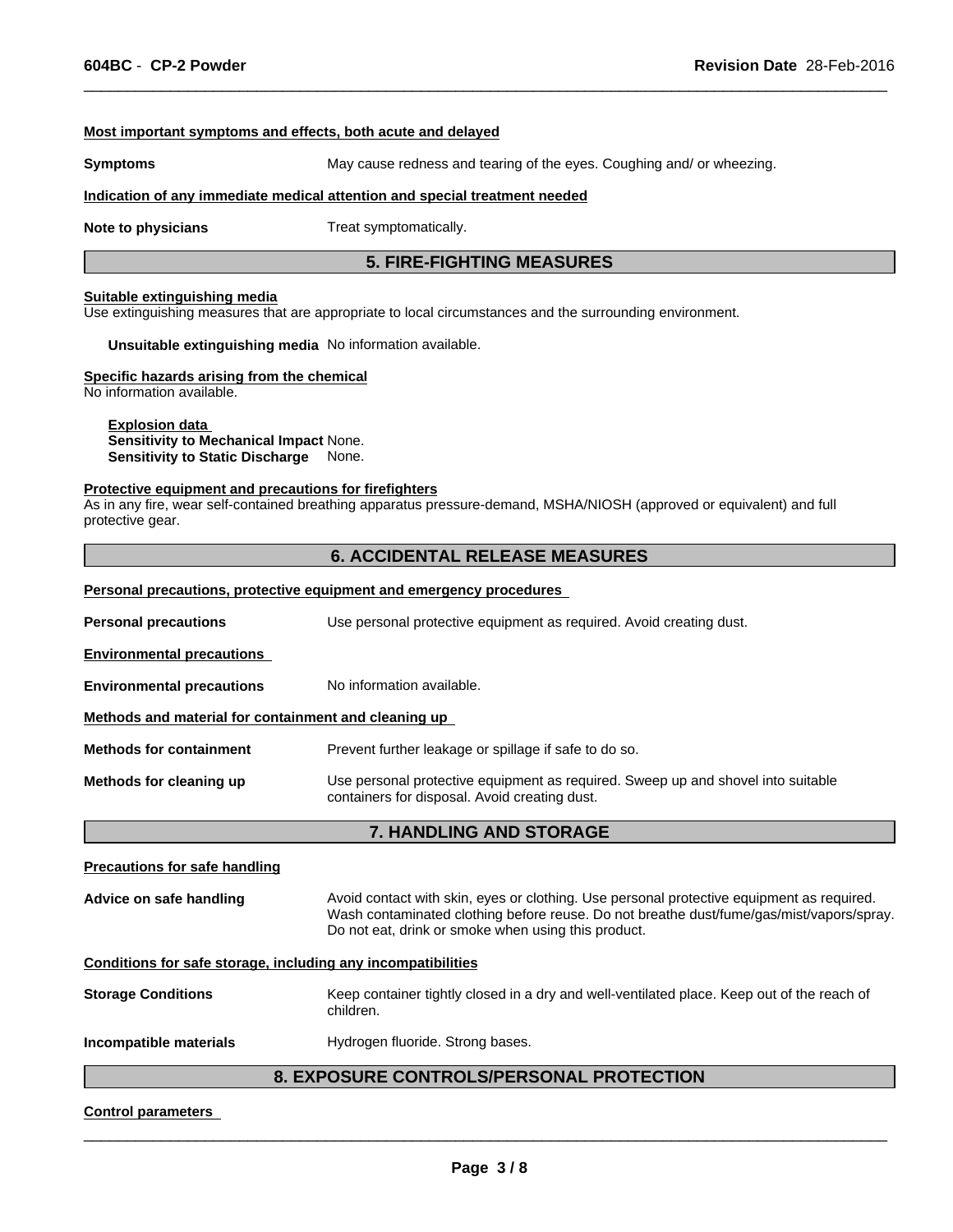#### **Exposure Guidelines** .

| <b>Chemical Name</b>                              | <b>ACGIH TLV</b>                                    | <b>OSHA PEL</b>                                                                                                                                                                     | <b>NIOSH IDLH</b>                                                               |
|---------------------------------------------------|-----------------------------------------------------|-------------------------------------------------------------------------------------------------------------------------------------------------------------------------------------|---------------------------------------------------------------------------------|
| Quartz<br>14808-60-7                              | TWA: 0.025 mg/m <sup>3</sup> respirable<br>fraction | $(30)/(%SiO2 + 2)$ mg/m <sup>3</sup> TWA<br>total dust<br>: $(250)/(%SiO2 + 5)$ mppcf TWA<br>respirable fraction<br>$(10)/(%SiO2 + 2)$ mg/m <sup>3</sup> TWA<br>respirable fraction | IDLH: 50 $mq/m3$ respirable dust<br>TWA: 0.05 mg/m <sup>3</sup> respirable dust |
| Bentonite<br>1302-78-9                            | TWA: 1 $mq/m3$ respirable fraction                  |                                                                                                                                                                                     |                                                                                 |
| Silicate(2-), hexafluoro-, disodium<br>16893-85-9 | TWA: 2.5 mg/m <sup>3</sup> $F$                      | TWA: 2.5 mg/m <sup>3</sup> $F$<br>TWA: $2.5 \text{ mg/m}^3$ dust                                                                                                                    | TWA: 2.5 mg/m <sup>3</sup> $F$                                                  |

 $\overline{\phantom{a}}$  ,  $\overline{\phantom{a}}$  ,  $\overline{\phantom{a}}$  ,  $\overline{\phantom{a}}$  ,  $\overline{\phantom{a}}$  ,  $\overline{\phantom{a}}$  ,  $\overline{\phantom{a}}$  ,  $\overline{\phantom{a}}$  ,  $\overline{\phantom{a}}$  ,  $\overline{\phantom{a}}$  ,  $\overline{\phantom{a}}$  ,  $\overline{\phantom{a}}$  ,  $\overline{\phantom{a}}$  ,  $\overline{\phantom{a}}$  ,  $\overline{\phantom{a}}$  ,  $\overline{\phantom{a}}$ 

*NIOSH IDLH Immediately Dangerous to Life or Health*

#### **Appropriate engineering controls**

**Engineering Controls** 

| Showers              |
|----------------------|
| Eyewash stations     |
| Ventilation systems. |

#### **Individual protection measures, such as personal protective equipment**

| <b>Eye/face protection</b>            | Wear safety glasses with side shields (or goggles).                                                                                                                                                                                                                                                                              |
|---------------------------------------|----------------------------------------------------------------------------------------------------------------------------------------------------------------------------------------------------------------------------------------------------------------------------------------------------------------------------------|
| Skin and body protection              | Wear protective gloves and protective clothing.                                                                                                                                                                                                                                                                                  |
| <b>Respiratory protection</b>         | If exposure limits are exceeded or irritation is experienced, NIOSH/MSHA approved<br>respiratory protection should be worn. Positive-pressure supplied air respirators may be<br>required for high airborne contaminant concentrations. Respiratory protection must be<br>provided in accordance with current local regulations. |
| <b>General Hygiene Considerations</b> | Handle in accordance with good industrial hygiene and safety practice.                                                                                                                                                                                                                                                           |

# **9. PHYSICAL AND CHEMICAL PROPERTIES**

# **Information on basic physical and chemical properties**

| <b>Physical state</b><br>Appearance<br><b>Color</b> | Solid<br>powder<br>Light gray | Odor<br><b>Odor threshold</b> | None<br>No information available |
|-----------------------------------------------------|-------------------------------|-------------------------------|----------------------------------|
|                                                     |                               |                               |                                  |
| <b>Property</b>                                     | Values                        | Remarks • Method              |                                  |
| рH                                                  | $-7$                          |                               |                                  |
| Melting point / freezing point                      | 3002 °F<br>1650 °C            |                               |                                  |
| Boiling point / boiling range                       | 3002 °F<br>1650 °C            |                               |                                  |
| <b>Flash point</b>                                  | No information available      |                               |                                  |
| <b>Evaporation rate</b>                             | No information available      |                               |                                  |
| Flammability (solid, gas)                           | No information available      |                               |                                  |
| <b>Flammability Limit in Air</b>                    |                               |                               |                                  |
| Upper flammability limit:                           | No information available      |                               |                                  |
| Lower flammability limit:                           | No information available      |                               |                                  |
| Vapor pressure                                      | No information available      |                               |                                  |
| Vapor density                                       | No information available      |                               |                                  |
| <b>Relative density</b>                             | 2.7                           |                               |                                  |
| <b>Water solubility</b>                             | Insoluble in water            |                               |                                  |
| Solubility in other solvents                        | No information available      |                               |                                  |
| <b>Partition coefficient</b>                        | No information available      |                               |                                  |
| <b>Autoignition temperature</b>                     | No information available      |                               |                                  |
| <b>Decomposition temperature</b>                    | No information available      |                               |                                  |
| <b>Kinematic viscosity</b>                          | No information available      | Not applicable                |                                  |
| <b>Dynamic viscosity</b>                            | No information available      | Not applicable                |                                  |
| <b>Explosive properties</b>                         | Not an explosive              |                               |                                  |
|                                                     |                               |                               |                                  |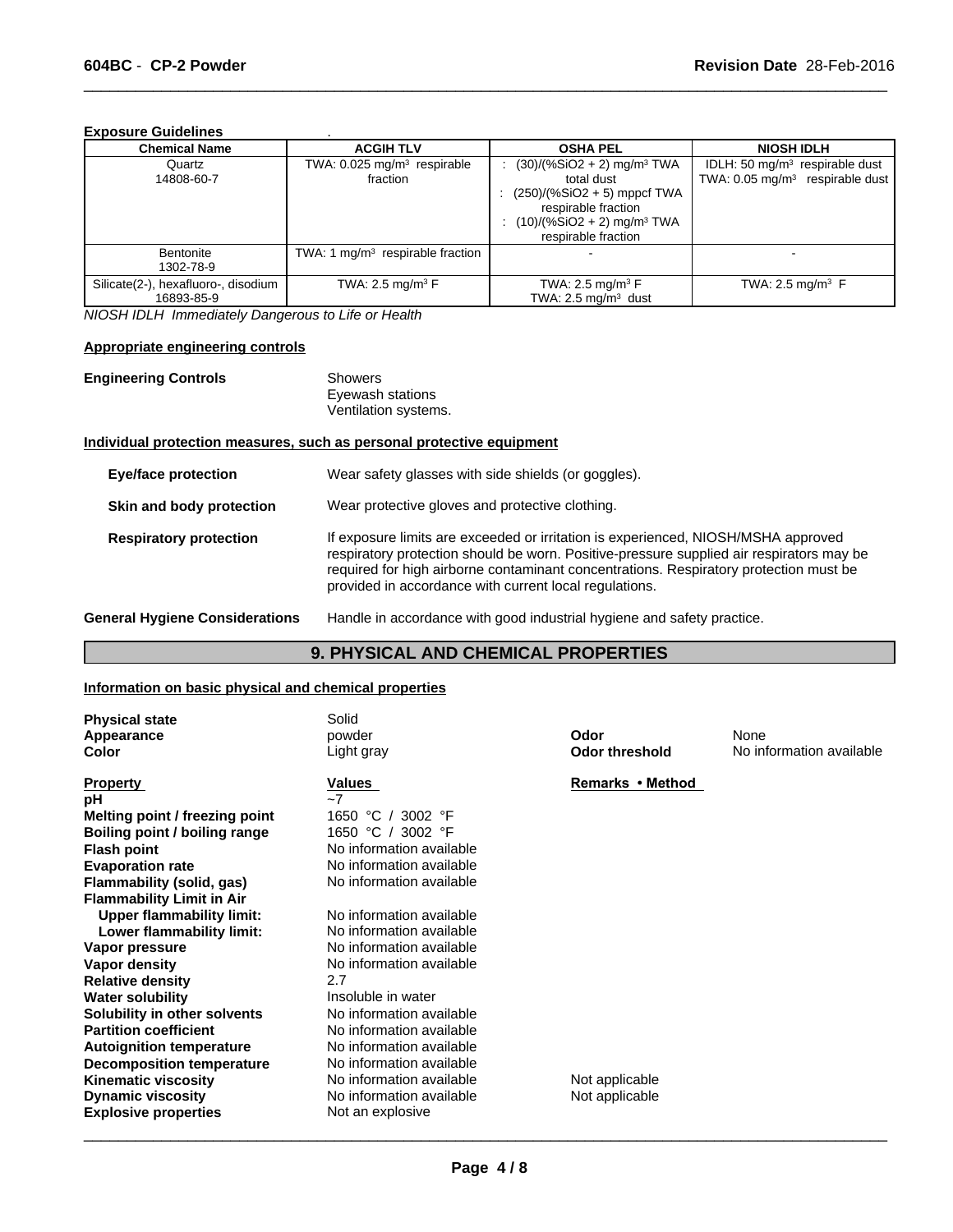#### **Oxidizing properties** Not applicable

#### **Other Information**

**VOC Content (%)** 0 g/L

**Softening point**<br> **Molecular weight**<br> **Molecular weight**<br> **Molecular weight**<br> **Molecular weight**<br> **Molecular weight No information available Density Density Density Density No** information available **Bulk density No** information available **Bulk density** No information available

# **10. STABILITY AND REACTIVITY**

 $\overline{\phantom{a}}$  ,  $\overline{\phantom{a}}$  ,  $\overline{\phantom{a}}$  ,  $\overline{\phantom{a}}$  ,  $\overline{\phantom{a}}$  ,  $\overline{\phantom{a}}$  ,  $\overline{\phantom{a}}$  ,  $\overline{\phantom{a}}$  ,  $\overline{\phantom{a}}$  ,  $\overline{\phantom{a}}$  ,  $\overline{\phantom{a}}$  ,  $\overline{\phantom{a}}$  ,  $\overline{\phantom{a}}$  ,  $\overline{\phantom{a}}$  ,  $\overline{\phantom{a}}$  ,  $\overline{\phantom{a}}$ 

#### **Reactivity**  No data available

#### **Chemical stability**

Stable under recommended storage conditions. **Possibility of Hazardous Reactions** Hazardous polymerization does not occur. **Conditions to avoid** dust formation. **Incompatible materials** Hydrogen fluoride. Strong bases. **Hazardous Decomposition Products** None known based on information supplied.

# **11. TOXICOLOGICAL INFORMATION**

#### **Information on likely routes of exposure**

#### **Product Information**

| <b>Inhalation</b>   | Inhalation overexposure to free crystalline silica may cause delayed lung injury including<br>silicosis, a disabling and potentially fatal lung disease. |
|---------------------|----------------------------------------------------------------------------------------------------------------------------------------------------------|
| Eye contact         | No data available.                                                                                                                                       |
| <b>Skin contact</b> | No data available.                                                                                                                                       |
| Ingestion           | No data available.                                                                                                                                       |

| <b>Chemical Name</b>                | Oral LD50            | <b>Dermal LD50</b> | <b>Inhalation LC50</b> |  |
|-------------------------------------|----------------------|--------------------|------------------------|--|
| Quartz                              | $=$ 500 mg/kg (Rat)  |                    |                        |  |
| 14808-60-7                          |                      |                    |                        |  |
| Bentonite                           | $>$ 5000 mg/kg (Rat) |                    |                        |  |
| 1302-78-9                           |                      |                    |                        |  |
| Silicate(2-), hexafluoro-, disodium | $= 125$ mg/kg (Rat)  |                    |                        |  |
| 16893-85-9                          |                      |                    |                        |  |

#### **Information on toxicological effects**

**Symptoms** No information available.

#### **Delayed and immediate effects as well as chronic effects from short and long-term exposure**

| <b>Sensitization</b><br>Germ cell mutagenicity<br>Carcinogenicity | No information available.<br>No information available.<br>The table below indicates whether each agency has listed any ingredient as a carcinogen. |             |            |             |
|-------------------------------------------------------------------|----------------------------------------------------------------------------------------------------------------------------------------------------|-------------|------------|-------------|
| <b>Chemical Name</b>                                              | <b>ACGIH</b>                                                                                                                                       | <b>IARC</b> | <b>NTP</b> | <b>OSHA</b> |
| Quartz<br>14808-60-7                                              | А2                                                                                                                                                 | Group 1     | Known      |             |
| Silicate(2-), hexafluoro-,<br>disodium                            |                                                                                                                                                    | Group 3     |            |             |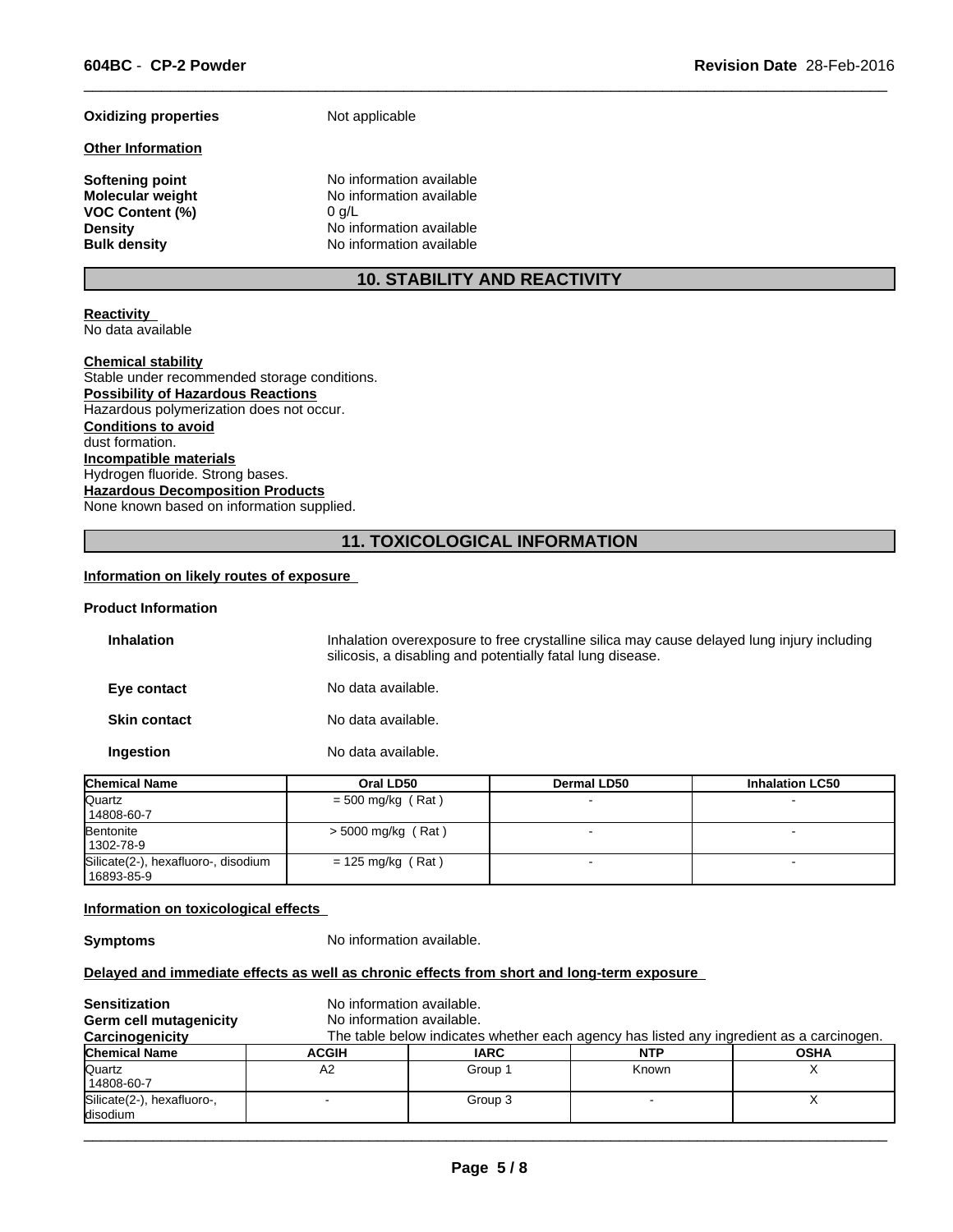| 16893-85-9                                 |                                                                                    |                                                 |                                                                                      |  |
|--------------------------------------------|------------------------------------------------------------------------------------|-------------------------------------------------|--------------------------------------------------------------------------------------|--|
|                                            | ACGIH (American Conference of Governmental Industrial Hygienists)                  |                                                 |                                                                                      |  |
| A2 - Suspected Human Carcinogen            |                                                                                    |                                                 |                                                                                      |  |
|                                            | IARC (International Agency for Research on Cancer)                                 |                                                 |                                                                                      |  |
| Group 1 - Carcinogenic to Humans           |                                                                                    |                                                 |                                                                                      |  |
| Group 2B - Possibly Carcinogenic to Humans |                                                                                    |                                                 |                                                                                      |  |
| Not classifiable as a human carcinogen     |                                                                                    |                                                 |                                                                                      |  |
| NTP (National Toxicology Program)          |                                                                                    |                                                 |                                                                                      |  |
| Known - Known Carcinogen                   |                                                                                    |                                                 |                                                                                      |  |
|                                            | OSHA (Occupational Safety and Health Administration of the US Department of Labor) |                                                 |                                                                                      |  |
| X - Present                                |                                                                                    |                                                 |                                                                                      |  |
| <b>Reproductive toxicity</b>               | No information available.                                                          |                                                 |                                                                                      |  |
| <b>STOT - single exposure</b>              | No information available.                                                          |                                                 |                                                                                      |  |
| <b>STOT - repeated exposure</b>            |                                                                                    |                                                 | Causes damage to organs through prolonged or repeated exposure if inhaled. May cause |  |
|                                            |                                                                                    | disorder and damage to the. Respiratory system. |                                                                                      |  |
| <b>Target Organ Effects</b>                |                                                                                    | Respiratory system, lungs, Eyes.                |                                                                                      |  |
| <b>Aspiration hazard</b>                   | No information available.                                                          |                                                 |                                                                                      |  |
|                                            |                                                                                    |                                                 |                                                                                      |  |

 $\overline{\phantom{a}}$  ,  $\overline{\phantom{a}}$  ,  $\overline{\phantom{a}}$  ,  $\overline{\phantom{a}}$  ,  $\overline{\phantom{a}}$  ,  $\overline{\phantom{a}}$  ,  $\overline{\phantom{a}}$  ,  $\overline{\phantom{a}}$  ,  $\overline{\phantom{a}}$  ,  $\overline{\phantom{a}}$  ,  $\overline{\phantom{a}}$  ,  $\overline{\phantom{a}}$  ,  $\overline{\phantom{a}}$  ,  $\overline{\phantom{a}}$  ,  $\overline{\phantom{a}}$  ,  $\overline{\phantom{a}}$ 

#### **Numerical measures of toxicity - Product Information**

**The following values are calculated based on chapter 3.1 of the GHS document** . **ATEmix (oral)** 5,000.00 mg/kg

# **12. ECOLOGICAL INFORMATION**

#### **Ecotoxicity**

98 % of the mixture consists of components(s) of unknown hazards to the aquatic environment

| <b>Chemical Name</b>                | Algae/aguatic plants | Fish                              | Crustacea |  |
|-------------------------------------|----------------------|-----------------------------------|-----------|--|
| <b>Bentonite</b>                    |                      | 19000: 96 h Oncorhynchus mykiss   |           |  |
| 1302-78-9                           |                      | mg/L LC50 static 8.0 - 19.0: 96 h |           |  |
|                                     |                      | Salmo gairdneri g/L LC50          |           |  |
| Silicate(2-), hexafluoro-, disodium |                      | 65: 96 h Poecilia reticulata mg/L |           |  |
| 16893-85-9                          |                      | LC50 static                       |           |  |

#### **Persistence and degradability**

No information available.

#### **Bioaccumulation**

No information available.

### **Other adverse effects**

No information available

# **13. DISPOSAL CONSIDERATIONS**

| Waste treatment methods | Disposal should be in accordance with applicable regional, national and local laws and |
|-------------------------|----------------------------------------------------------------------------------------|
| Disposal of wastes      | regulations.                                                                           |
| Contaminated packaging  | Do not reuse container.                                                                |

| <b>Chemical Name</b>                      | California Hazardous Waste Status |
|-------------------------------------------|-----------------------------------|
| Silicate (2-)<br>disodium<br>hexatluoro-, | ⊺oxic                             |
| 16893-85-9                                |                                   |

# **14. TRANSPORT INFORMATION**

**DOT** Not regulated

**TDG** Not regulated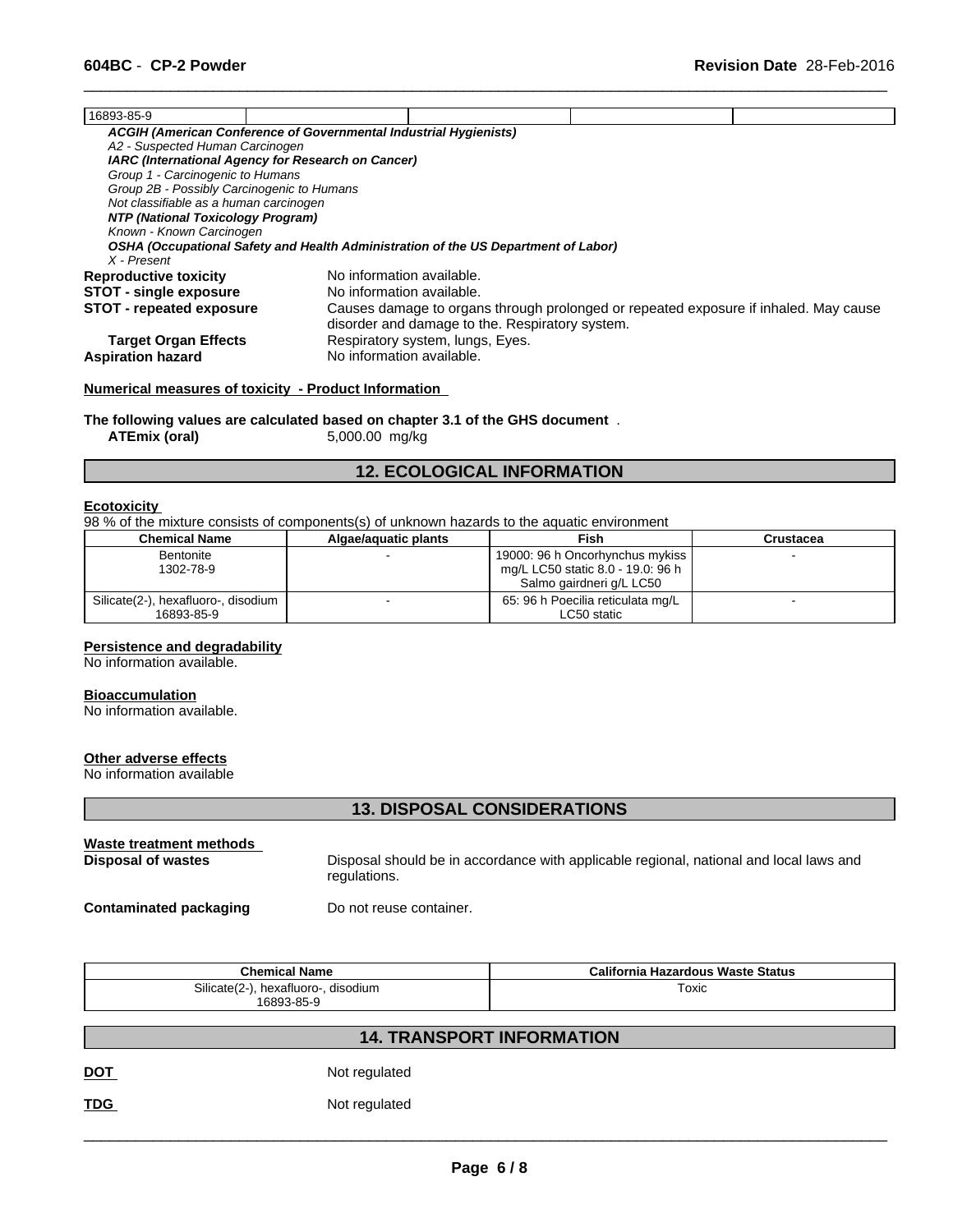# **IATA** Not regulated **IMDG** Not regulated

# **15. REGULATORY INFORMATION**

 $\overline{\phantom{a}}$  ,  $\overline{\phantom{a}}$  ,  $\overline{\phantom{a}}$  ,  $\overline{\phantom{a}}$  ,  $\overline{\phantom{a}}$  ,  $\overline{\phantom{a}}$  ,  $\overline{\phantom{a}}$  ,  $\overline{\phantom{a}}$  ,  $\overline{\phantom{a}}$  ,  $\overline{\phantom{a}}$  ,  $\overline{\phantom{a}}$  ,  $\overline{\phantom{a}}$  ,  $\overline{\phantom{a}}$  ,  $\overline{\phantom{a}}$  ,  $\overline{\phantom{a}}$  ,  $\overline{\phantom{a}}$ 

| <b>International Inventories</b> |          |  |
|----------------------------------|----------|--|
| <b>TSCA</b>                      | Complies |  |
| <b>DSL/NDSL</b>                  | Complies |  |
| <b>EINECS/ELINCS</b>             | Complies |  |
| <b>IECSC</b>                     | Complies |  |
| <b>KECL</b>                      | Complies |  |
| <b>PICCS</b>                     | Complies |  |
| <b>AICS</b>                      | Complies |  |

**Legend:** 

**TSCA** - United States Toxic Substances Control Act Section 8(b) Inventory

**DSL/NDSL** - Canadian Domestic Substances List/Non-Domestic Substances List

**EINECS/ELINCS** - European Inventory of Existing Chemical Substances/European List of Notified Chemical Substances

**ENCS** - Japan Existing and New Chemical Substances

**IECSC** - China Inventory of Existing Chemical Substances

**KECL** - Korean Existing and Evaluated Chemical Substances

**PICCS** - Philippines Inventory of Chemicals and Chemical Substances

**AICS** - Australian Inventory of Chemical Substances

#### **US Federal Regulations**

#### **SARA 313**

Section 313 of Title III of the Superfund Amendments and Reauthorization Act of 1986 (SARA). This product does not contain any chemicals which are subject to the reporting requirements of the Act and Title 40 of the Code of Federal Regulations, Part 372

#### **SARA 311/312 Hazard Categories**

| Acute health hazard               | N٥  |
|-----------------------------------|-----|
| <b>Chronic Health Hazard</b>      | Yes |
| Fire hazard                       | N٥  |
| Sudden release of pressure hazard | N٥  |
| <b>Reactive Hazard</b>            | No  |

#### **CWA (Clean Water Act)**

This product does not contain any substances regulated as pollutants pursuant to the Clean Water Act (40 CFR 122.21 and 40 CFR 122.42)

#### **CERCLA**

This material, as supplied, does not contain any substances regulated as hazardous substances under the Comprehensive Environmental Response Compensation and Liability Act (CERCLA) (40 CFR 302) or the Superfund Amendments and Reauthorization Act (SARA) (40 CFR 355). There may be specific reporting requirements at the local, regional, or state level pertaining to releases of this material

#### **US State Regulations**

#### **California Proposition 65**

This product contains the following Proposition 65 chemicals

| <b>Chemical Name</b>          | California<br><b>Proposition 65</b> |
|-------------------------------|-------------------------------------|
| <b>4808-60-7</b><br>Quartz    | Carcinoger                          |
| $\mathbf{H} \cdot \mathbf{A}$ |                                     |

#### **U.S. State Right-to-Know Regulations**

| <b>Chemical Name</b>                              | New Jersey | <b>Massachusetts</b> | Pennsylvania |
|---------------------------------------------------|------------|----------------------|--------------|
| Quartz<br>14808-60-7                              |            |                      |              |
| Silicate(2-), hexafluoro-, disodium<br>16893-85-9 |            |                      |              |